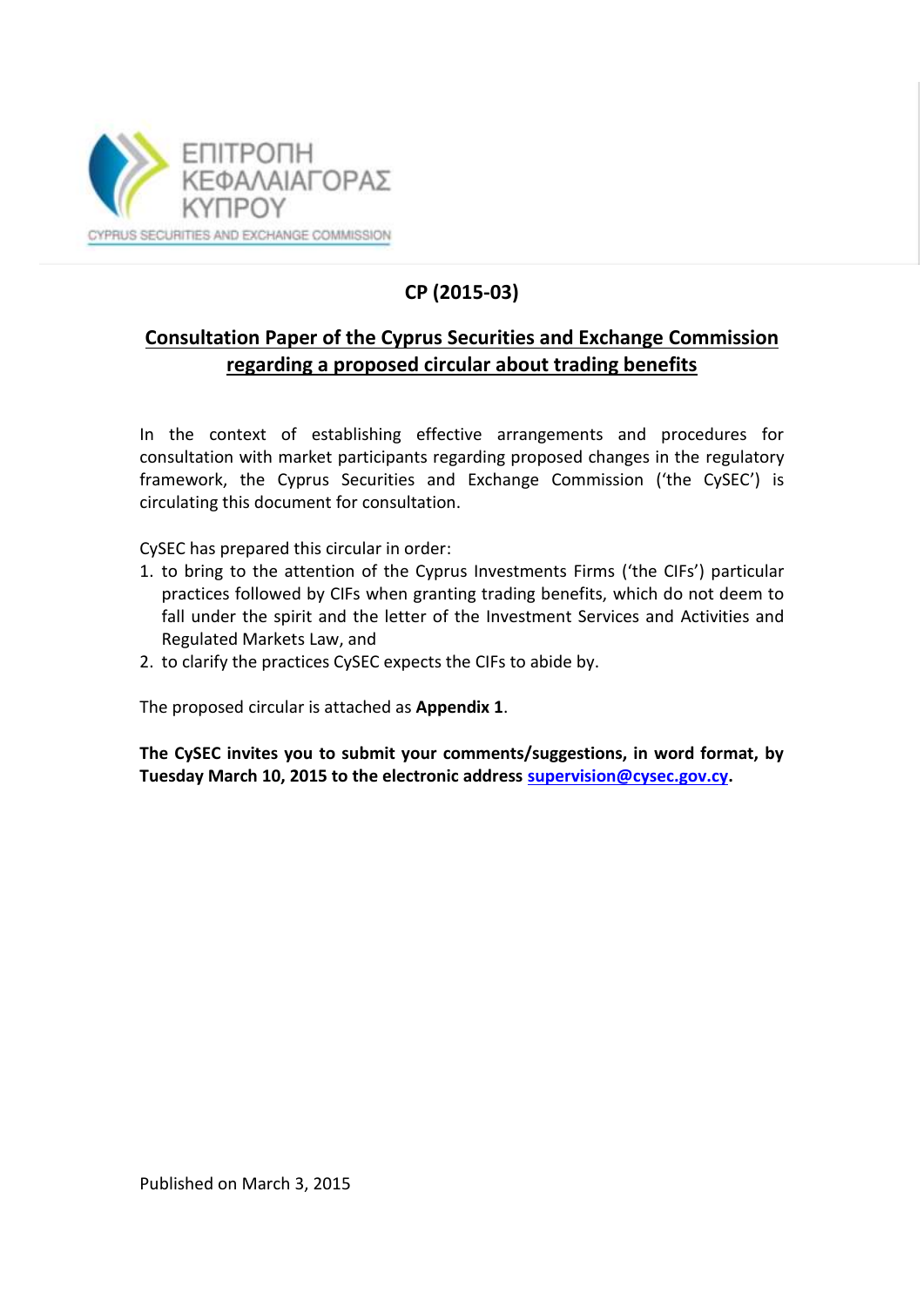## **APPENDIX 1**

| <b>FROM</b>        | : Cyprus Investments Firms                  |
|--------------------|---------------------------------------------|
| TΟ                 | : Cyprus Securities and Exchange Commission |
| <b>DATE</b>        | <mark>χχ</mark>                             |
| <b>CIRCULAR NO</b> | : Cxx                                       |
| <b>SUBJECT</b>     | : Granting trading benefits to clients      |
|                    |                                             |

Following Circular with number CI144-2014-02 on granting trading benefits to clients, the Cyprus Securities and Exchange Commission (the "CySEC") wishes to inform the Cyprus Investment Firms ('CIFs') the following:

**1.** It has been observed that CIFs are granting trading benefits (eg gift, bonus) to their clients under conditions and are following such practices, which do not seem to be consistent with the spirit and the letter of the Investment Services and Activities and Regulated Markets Law of 2007, as in force ("the Law") and the Directive DI144-2007-02 of 2012 for the professional competence of Investment Firms ('the Directive').

In particular, these conditions and practices do not seem to be consistent with:

- i. Section 36 of the Law (Conduct of business obligations when providing services to clients).
- ii. The provisions of the Directive.
- **2.** Examples of conditions / practices that do not deem to fall within the spirit and the letter of Section 36(1) of the Law and the Directive, which are not exhaustive, are:
	- i. No explanation or insufficient explanation of the conditions of the trading benefit to the client in a clear and understandable way

It has been observed that the conditions of the trading benefit are not explained, or are not sufficiently explained, to the client with a clear and understandable way.

Before the granting of a trading benefit, the conditions of it must be explained to the client in a clear and understandable way, using, *inter alia*, simple examples, so that the client is able to make investment decisions based on accurate and adequate information. The same applies in case an additional trading benefit is granted.

The CIF must, before granting a trading benefit, assess the client, especially in case of a retail client, and evaluate whether he is aware and fully understands the conditions of the trading benefit. If not, the CIF must warn about and consider not granting such a trading benefit to the client.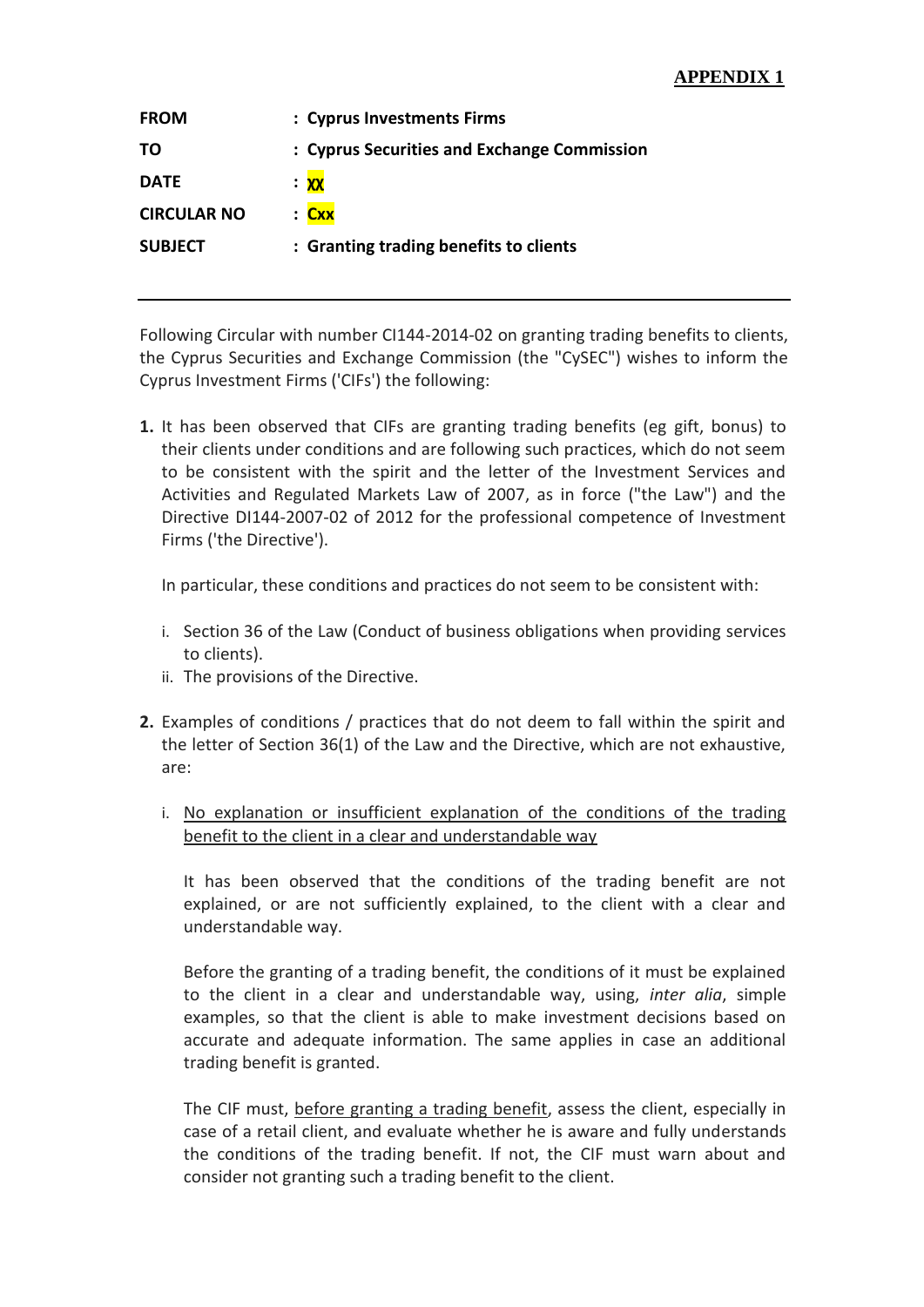In case the CIF chooses to have standardized processes in place to inform its clients about the conditions of the trading benefit, it cannot simply use this process as a self-assessment exercise performed by the client and the obligation of CIF to undertake the assessment remains. For example, a long and complicated explanation of the conditions of the trading benefit, followed by a 'tick box' that the client has understood them, is unlikely to indicate clearly that the client has indeed understands the conditions.

## ii. Granting trading benefits, and / or granting additional trading benefits, without client's consent

It has been observed in some cases that the trading benefit is granted without the consent of the client. The same is followed in the case of the granting of an additional trading benefit.

The CIF must always obtain the written consent of the client, before granting any trading benefit, including the granting of an additional trading benefit, regardless of whether the client had initially consented.

The acceptance by default of the trading benefit cannot be considered as consent of the client.

#### iii. Different treatment of profit and loss resulting from transactions

It has been observed that a different treatment of profit and loss resulting from transactions is followed when a client makes a request for withdrawal of funds before reaching the minimum trading volume within the specified time limit laid down in the conditions of the trading benefit.

In particular, it has been observed that profits are canceled, either in their entirety or in part, without taking into account that all or part of the profits have arisen from the funds of the client. Unlike in the case of losses, these are attributed to the client.

As profits/losses come from transactions made by the client himself, all profits and losses, whether related to client's funds or to trading benefit, are awarded to the client.

#### iv. Setting short timeframe for fulfilling the conditions of the trading benefit

It is observed that the time limit set for the fulfillment of the conditions of the trading benefit is too small to achieve these. Therefore, there is pressure/incentive for clients to carry out a large number of transactions in a short period of time in order to fulfill the conditions of the trading benefit.

In case of setting a time frame, this must be reasonable under the circumstances and commensurate with the capability to fulfill the requirements of the trading benefit.